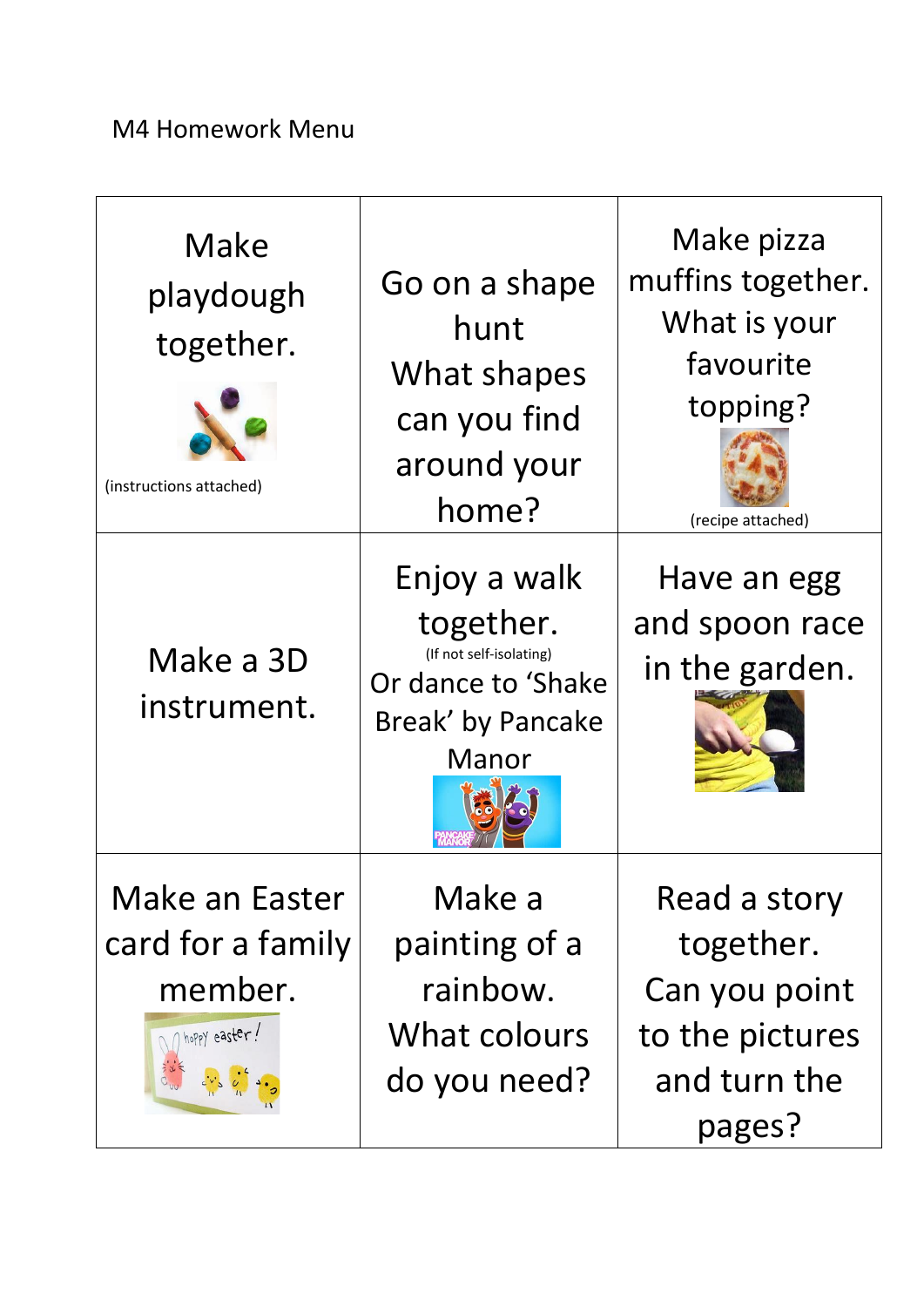Playdough Recipe:

#### **You will need:**

- 2 cups of flour, plus extra for dusting your board
- 1 cup of salt
- 2 cups of warm water
- Food colouring
- 2 tbsps vegetable oil
- 2 mixing bowls
- Wooden chopping board
- Wooden spoon

#### **How to make playdough**

- 1. Mix together the flour and salt in one bowl, and the water, oil and a few drops of food colouring in the other bowl
- 2. Pour the oil, water and food colouring mix into the bowl with the flour. Use a wooden spoon to mix.
- 3. Dust your wooden chopping board with flour. Place the dough mix on top and knead for a few minutes until smooth and pliable.
- 4. Leave to cool completely and then your homemade playdough is ready for little hands! Store in the fridge in an airtight container to keep fresh

## Instrument Ideas







**6 AWESOME PAPER CUP** Instruments